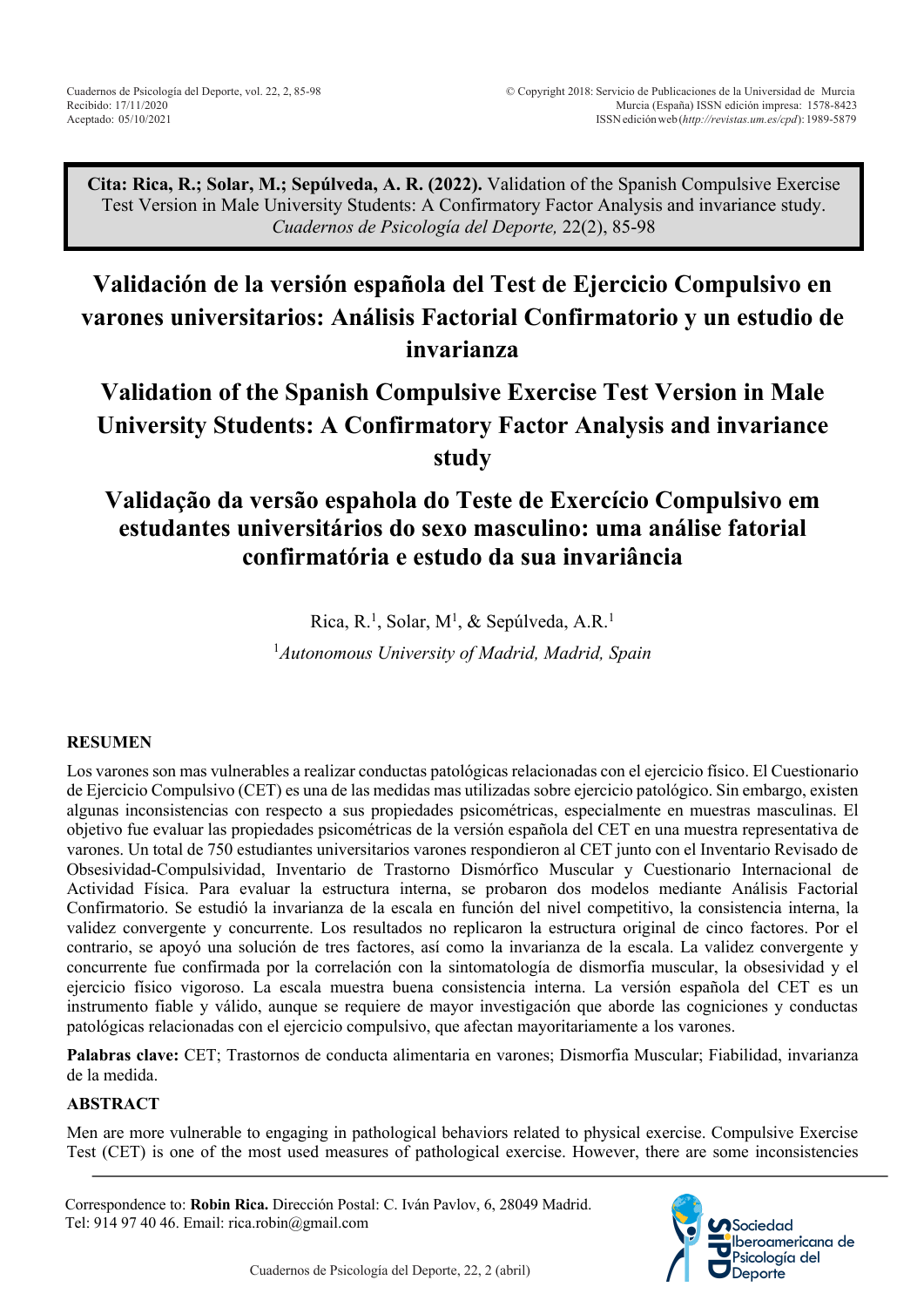## **Rica, R., Solar, M., Sepúlveda, A. R.**

regarding their psychometric properties, especially in male samples. The aim was to psychometrically evaluate the Spanish version of the CET in a representative sample of Spanish males. A total 750 male university students answered to the CET together with the Obsessive-Compulsive Inventory Revised, Muscle Dysmorphic Disorder Inventory and International Physical Activity Questionnaire. To assess the internal structure, two models of the CET were tested by confirmatory factor analysis. Measurement invariance by competitive level, internal consistency, convergent and concurrent validity was also studied. Results did not replicate the original five-factor. In contrast, the three-factor solution was supported, as well as the measurement invariance. Convergent and concurrent validity was confirmed by correlations with muscle dysmorphia symptomatology, obsessiveness, and vigorous physical activity. Adequate levels of internal consistency were shown for the scale. The Spanish CET is a reliable and valid instrument although further research is required addressing specific problematic cognitions and behaviors related to compulsive exercise, which affects mainly males.

**Keywords:** CET; males eating disorders; muscle dysmorphia; reliability; measurement invariance.

## **RESUMO**

Os varões são mais vulneráveis a comportamentos patológicos relacionados com o exercício físico. O Teste de Exercício Compulsivo (Compulsive Exercise Test, CET, em Inglês) é uma das medidas de exercício patológico mais amplamente utilizadas. Contudo, existem algumas inconsistências no que diz respeito às suas propriedades psicométricas, especialmente em amostras masculinas. O objetivo era avaliar as propriedades psicométricas da versão espanhola do CET numa amostra representativa de homens. 750 estudantes universitários varões responderam ao CET juntamente com o Inventário Obsessivo-Compulsivo Revisado, Inventário de Desordens Dismórficas Musculares e o Questionário Internacional de Actividade Física. Para avaliar a estrutura interna, dois modelos foram testados por Análise Confirmativa de Fatores. A invariância da escala também foi estudada em função do nível competitivo, da consistência interna, e da validade da convergência e concorrente. Os resultados não reproduziram a estrutura original de cinco fatores. Mas em vez disso, foi mostrada a solução de três fatores, bem como a invariância da escala. A validade convergente e simultânea foi confirmada pela correlação com a sintomatologia da dismorfia muscular, obsessividade e exercício físico vigoroso. A escala mostra uma boa consistência interna. A versão espanhola do CET é um instrumento fiável e válido, embora seja necessária mais investigação para abordar os comportamentos cognitivos e patológicos relacionados com o exercício compulsivo, que afetam sobretudo aos homens.

**Palavras chave:** CET; transtornos alimentares masculinos; dismorfia muscular; confiabilidade; invariância da medição.

## **INTRODUCTION**

Regular physical exercise has many well-known physical and psychological benefits (Nogueira et al., 2017; Reiner et al., 2013). However, exercise can also be detrimental when it reaches pathological or compulsive levels: individuals may train at higher intensity or frequency levels than recommended or continue training despite injury (Pope et al., 2000). Indeed, compulsive exercise is a frequent symptom of several disorders, such as eating disorders (ED) or muscle dysmorphia (MD), and has received several names, such as exercise dependence, exercise addiction or compulsive exercise (Cunningham et al., 2016; Melissa et al., 2020; Nogueira et al., 2017; Olave et al., 2021).

Compulsive exercise is a repetitive and rigid behavior whose function is to relieve anxiety and avoid feared situations in response to obsessions (mostly related to body appearance), and which is difficult to stop practicing despite its consequences (Taranis et al., 2011). Compulsive exercise, both in non-clinical samples and in clinical samples of ED has been consistently associated with disordered eating to control body weight, mood dysregulation, compulsivity, perfectionism, and rigidity (Meyer et al., 2011; Trott et al., 2020). Compulsiveness has also been associated with excessive exercise in samples of community adolescents (Goodwin et al., 2011; Orrit, 2019), community exercisers (Gulker et al., 2001), ED patients (Naylor et al., 2011; Young et al., 2018) and males diagnosed with MD (Murray et al., 2012).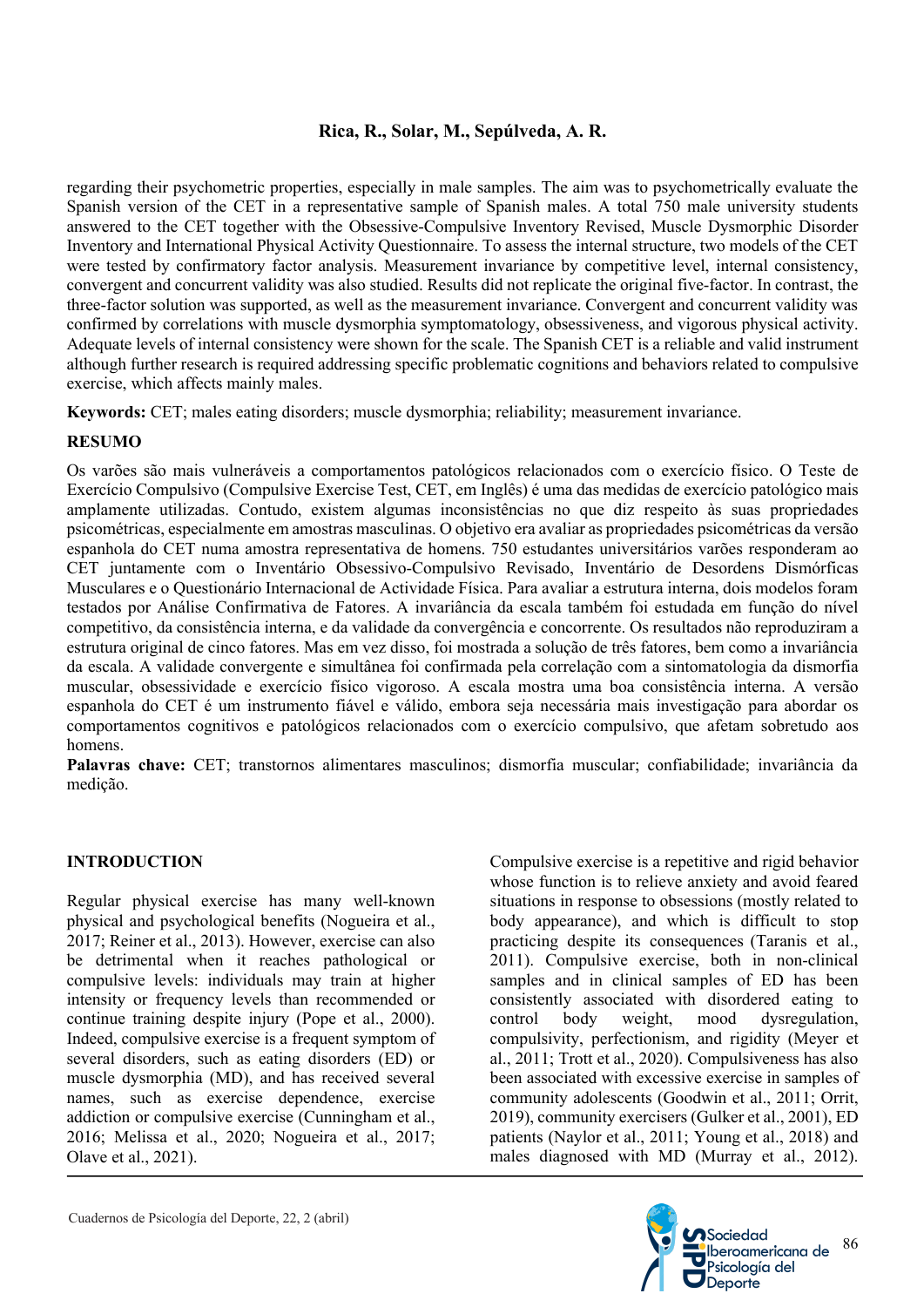Despite this, the psychological relationship that the person maintains with exercise (e.g., anxiety about the possibility of not training) provides better information as a predictor of psychopathology than the amount of physical exercise performed (Scharmer et al., 2020).

Considering the negative effects and the disorders associated with compulsive exercise, it is important to have appropriate measurement instruments with which to assess it. The Compulsive Exercise Test (CET; Taranis et al., 2011) is one of the most widely used multidimensional measures of pathological or compulsive exercise. In the original validation carried out in a sample of 367 university female exercisers, the final scale comprised 24-item using 6-point Likert self-report response alternatives, and five factors were identified through an exploratory factor analysis: (1) Avoidance and rule-driven behavior (8 items), (2) Weight control exercise (5 items), (3) Mood improvement (5 items), (4) Lack of exercise enjoyment (3 items) and (5) Exercise rigidity (3 items). The CET showed good internal consistency (range:  $\alpha$  = .71 to .81), and good convergent and concurrent validity with other measures of pathological exercise and eating psychopathology (Taranis et al., 2011).

The factorial structure of the CET has been explored in several samples with different results. The original five-factor structure has been supported in a sample of 356 women with ED and 360 healthy women aged 16 to 60 years (Meyer et al., 2016), in a sample of 104 adolescents with ED (7% males) (Formby et al., 2014) and in a community sample of 1012 adolescents aged 12 to 14 years (45.3% males) (Goodwin et al., 2011). However, Swenne (2016), in a clinical sample of 212 adolescents with ED, found a four-factor solution more appropriate. In contrast, a three-factor model was found to be more suitable in a sample of 689 competitive athletes of both sexes (37.4% males) (Plateau et al., 2014). Thus, the underlying structure of the scale appears to be a source of confusion as contradictory results emerge.

Sauchelli et al. (2016) carried out the first validation of the Spanish version of the CET in a mixed sample of 157 patients with an ED and 128 healthy university students, in which only 57 (20.3%) were men and 43 of them belonged to the control group. The CET showed good internal consistency, between .79 to .96 for the whole sample, its scores were associated with ED symptoms and general psychopathology measures,

and the five-factor solution was supported through a confirmatory factor analysis. However, regarding the males in the sample, the validation used what can be considered as a small sample, thus there is reason to believe that the factor structure may not have been adequately confirmed for males.

Men tend to perform more physical exercise than women, both recreationally and competitively (Piercy et al., 2018), and may be more vulnerable to engaging in pathological behaviors related to physical exercise (Pope et al., 2000). These behaviors in many cases are oriented to modify body weight, increasing it (i.e., via muscle mass) or decreasing it. A recent study with more than a thousand male university students showed that more than 44% were not satisfied with their weight and would like to modify it in some way (Gorbeña et al., 2021). On the other hand, practicing sports, especially when competing, can generate stress and psychological demands that require personal coping resources (Almeida Pereira et al., 2020). Likewise, competitive sports may generate high anxiety, associated more with sports that require closed skills, such as athleticism or swimming, compared to other sports that require open skills (e.g., football) (Pons et al., 2020). In this vein, studies that have been carried out amongst competitive athletes have also shown high levels of body dissatisfaction, higher striving for perfection (Atienza et al., 2020), vulnerability to ED and substance use (Souter et al., 2018), including anabolic steroids (Pope et al., 2000). Surprisingly, recreational exercisers (noncompetitive) have also reported a high weekly training frequency, such as in the study by Freire et al. (2021) who examined 159 running or crossfit practitioners, concluding that weekly training frequency appeared to be an intervening factor in the degree of compulsive exercise among recreational exercisers, explaining an unexpected 57 % of the variance. On the contrary, other studies that have been carried out in male athlete samples have not found differences between competitive athletes and recreational exercisers in the use of extreme weight control behaviors (Gorrell et al., 2019) and levels of exercise dependence (Menczel et al., 2017).

In summary, the CET is a multidimensional questionnaire that apparently presents adequate psychometric properties, albeit with inconsistencies, especially regarding its factor structure. Although CET has been studied in female and mixed samples, in

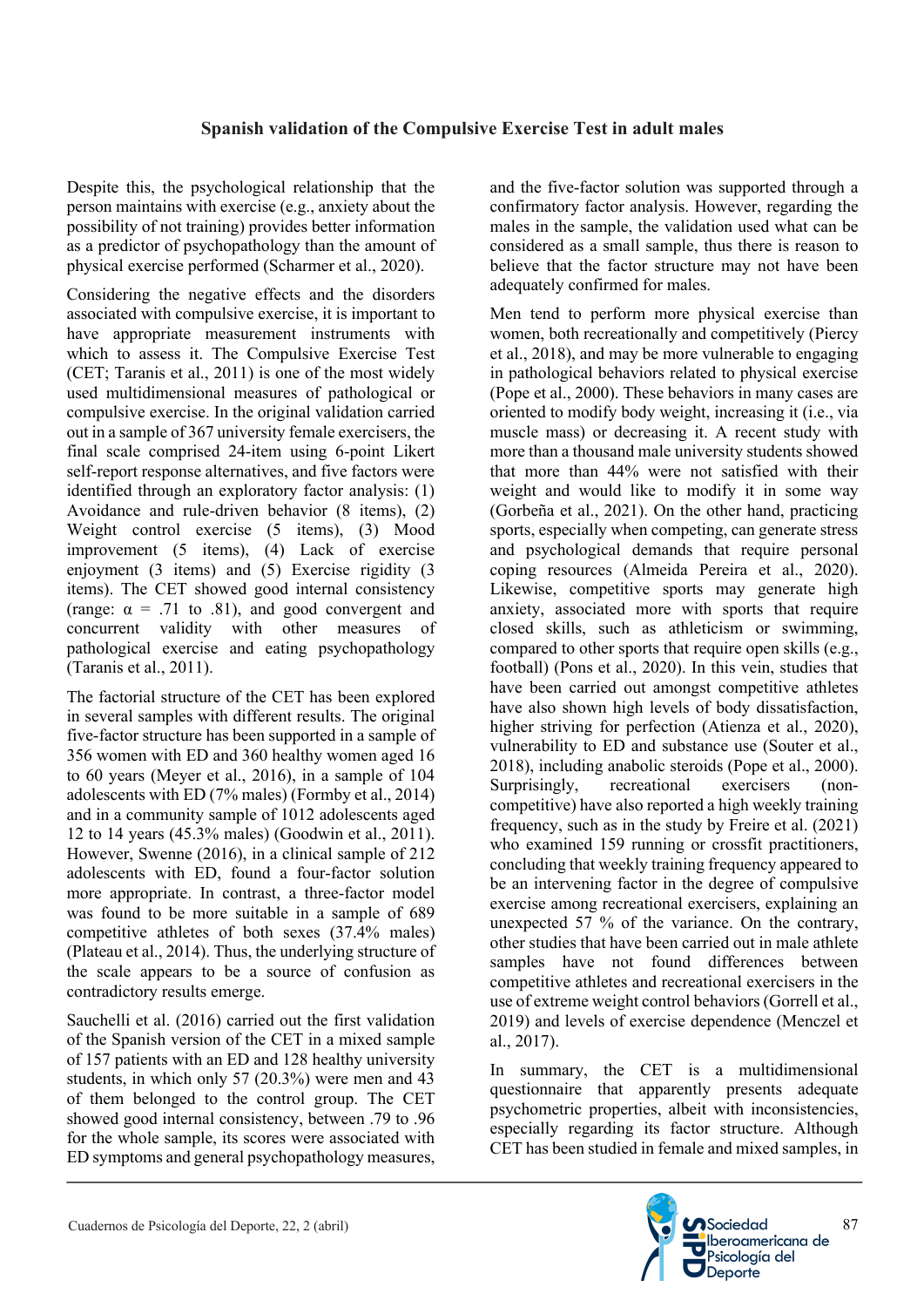the latter the percentage of males has been limited (e.g., Goodwin et al., 2011; Plateau et al., 2014). To our knowledge, the psychometrics of the scale in a large and arguably adequate sample of males has not yet been examined in any country or language. Hence, this study has attempted to fill this apparent gap in compulsive exercising research. Thus, the main purpose of our study was to examine the psychometric properties of the CET in a sample of young males. The aims were: (a) to assess the factor structure of the scale, (b) to evaluate its measurement invariance as a function of the competitive level, (c) to evaluate its reliability, (d) to examine the concurrent validity with MD symptomatology and obsessive-compulsiveness, and (e) to examine the convergent validity with the amount of vigorous physical activity. We hypothesized that: (1) the original five-factor solution would be supported in the whole sample, (2) the scale would not be invariant for competitive and noncompetitive exercisers, (3) the test would show good reliability and (4) greater levels of compulsive exercise would be associated with greater obsessivecompulsiveness and MD symptomatology, and with a greater amount of vigorous physical activity.

#### **MATERIAL AND METHOD**

#### *Design*

Instrumental research with a cross-sectional design based on an epidemiologic study of the prevalence of eating disorders (ED) and the prevalence of population at risk of muscle dysmorphia (MD) among male university students. To achieve a representative sample of the university campus by academic year and school, the sample design was proportionally stratified according to academic year and school, assuming a 95% confidence interval and 0.05 of sampling error. The survey was carried out in a sample of male students enrolled in the first and fourth academic year, between 2016-19 academic years. Of the 21 schools on campus, 5 schools with the highest number of male students enrolled were selected (i.e., over 70%). A total of 1634 students were targeted. A total of 1088 students were identified as the desired sample size. The final sample collected consisted of 850 Spanish male university students (i.e., 78,1% response rate).

#### *Participants*

After removing all non-Spanish students and incomplete responders  $(n = 100)$ , the final sample consisted of 750 Spanish male university students from different degrees of Autonomous University of Madrid: (1) Physical Activity and Sports Sciences (*n = 246*), (2) Physics (*n = 85*), (3) Economics (*n = 153*), (4) Computer Engineering ( $n = 105$ ) and (5) Business Administration and Management (*n = 161*). The mean age of the sample was 19.8 (*SD* = 2.8). 504 participants (67.2 %) practiced sports at a non-competitive level (recreational exercisers) and the remaining 246 (32.8 %) competed at a national or international level in some sport (e.g., football, swimming). The mean Body Mass Index (BMI) was 22.44 (*SD* = 2.85).

#### *Measures*

In addition to the CET., participants completed the following questionnaires:

*a) Demographic and personal data.* Students answered a set of questions regarding their age, nationality and whether they exercised. Students that exercised were also asked whether they partook in organized sporting competitions. In addition, participants reported their height and their weight, allowing us to calculate the Body Mass Index (BMI;  $kg/m<sup>2</sup>$ ).

*b) Muscle Dysmorphic Disorder Inventory* (MDDI; Hildebrandt et al., 2004): Questionnaire of 13 items with a response range from 1 (*never*) to 5 (*always*) that evaluates body dissatisfaction from a male perspective related to muscle development. Likewise, the MDDI is divided into three subscales: drive for size (DFS), appearance intolerance (AI) and functional impairment (FI). The original version showed adequate reliability indexes (range:  $\alpha = .77-.85$ ), as well as the Spanish version (range:  $\alpha = .73-.85$ ) (Sepúlveda et al., 2019). The internal consistency in the current sample for the MDDI total score was  $omega = .83$ .

*c) Obsessive-Compulsive Inventory Revised* (OCI-R; Foa et al., 2002): 18-item questionnaire that assesses the distress associated with obsessive-compulsive disorder (OCD) symptoms. Participants rate the degree of distress experienced in the last month in the situations described by the items using a 5-point Likert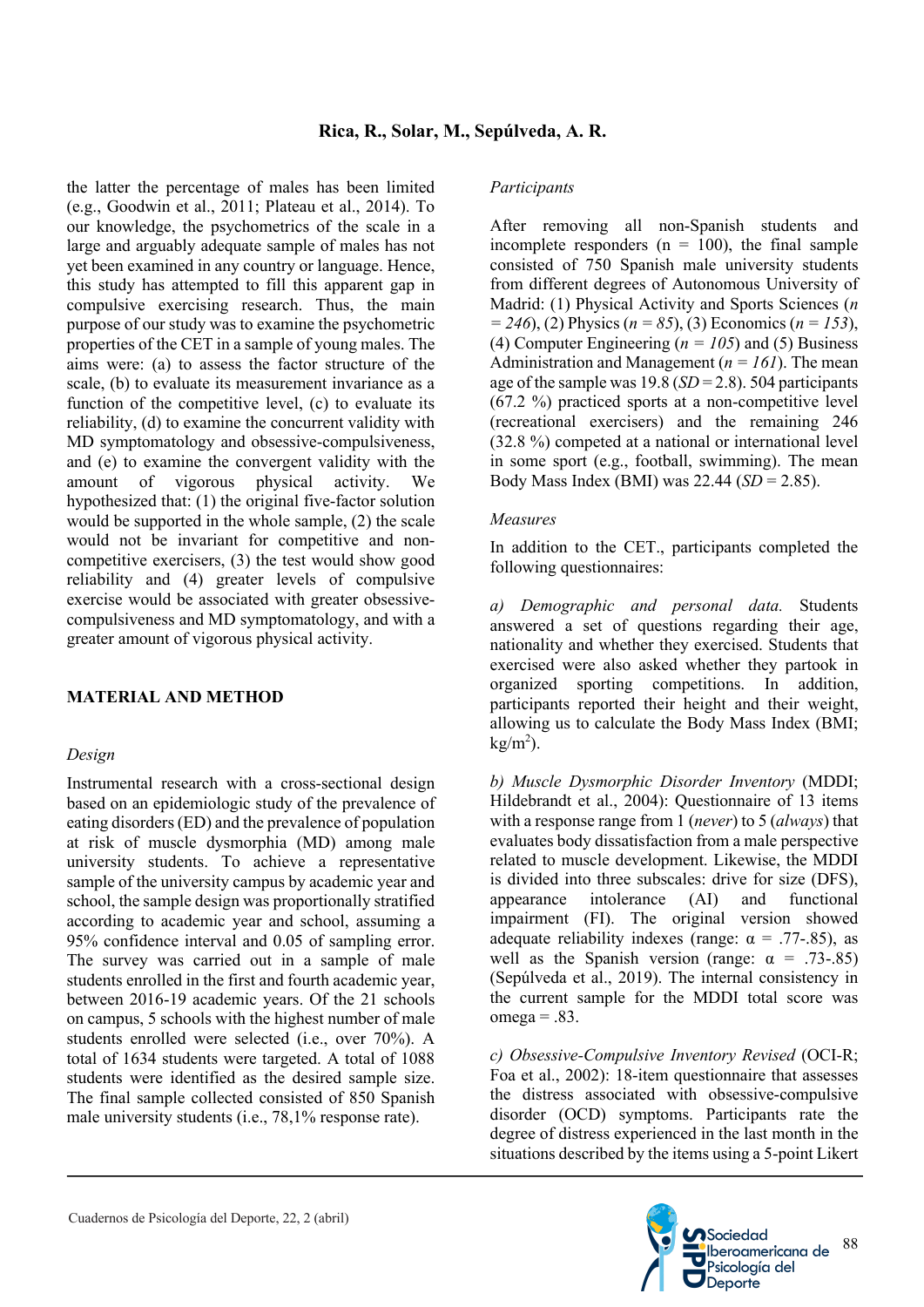scale from 0 (*not at all*) to 4 (*extremely*). The total score is the sum of all items, with higher scores indicating greater OCD symptomatology. The Spanish version showed good internal consistency ( $\alpha = .86$ ) and adequate validity (Fullana et al., 2005). The internal consistency in the current sample for the OCI-R total score was omega  $= .85$ .

*d) International Physical Activity Questionnaire-Short Form* (IPAQ-S; IPAQ Research Committee, 2005): 7-item questionnaire that assesses the dimensions of physical activity in adult populations in several domains (leisure time, housework, workrelated activity and transportation), with six items measuring the frequency and duration in the last seven days of three types of physical activity (walking, moderate-intensity and vigorous-intensity activity). The scores were computed by multiplying the minutes per week of walking, moderate activity and vigorous activity by the intensity of a metabolically equivalent task (MET). The IPAQ-S has shown modest convergent validity with objective measures of exercise in international (Craig et al., 2003) and Spanish adult samples (Román-Viñas et al., 2010).

## *Procedure*

The tests were collectively administered and completed individually after obtaining informed consent, emphasizing voluntary participation, confidentiality and anonymity of responses. Participants responded at the classroom at the same time and could choose between electronic or paper format. The battery could be completed in 45 to 60 minutes. Permission to conduct the study was granted by the deans of the university and the participants' professors.

The translation into Spanish was conducted using a back-translation procedure (Brislin, 1970; Muñiz & Bartram, 2007). First, two psychologists translated the English items into Spanish. Second, Spanish items were back translated into English by another bilingual psychologist independently. Third, the three psychologists discussed the adequacy of the items: if the back-translated and the original items were identical, these items were retained; but if there were any discrepancies between them, their content was discussed to determine the definitive version.

Since the CET Spanish validation study conducted by Sauchelli et al. (2016) was published after we started our investigation (November 2016), we used our translated version (September 2016). Our items were compared to Sauchelli's to check any differences and we concluded that both versions were equivalent in their general meaning, so results are comparable.

## *Statistical Analysis*

Statistical analyses were carried out using SPSS 25.0, Mplus 7.11 and RStudio, employing the MNV package (Korkmaz et al., 2014), and the psych package (Revelle, 2020). Descriptive statistics (mean  $\pm$  standard deviation) were calculated for the total CET and its subscales, the total OCI-R, the MDDI and the IPAQ-S vigorous-exercise subscale. The Mardia's test revealed that the CET did not follow a multivariate normal distribution (skewness =  $7253.04$ ,  $p < .001$ ; kurtosis = 43.60,  $p \le 0.001$ ). Moreover, Kolmogorov-Smirnov tests showed that all scale scores were not normally distributed.

In order to assess the internal structure of the CET, confirmatory factor analyses (CFA) were carried out. Three models were tested: (1) the original five-factor solution (Taranis et al., 2011), (2) a four-factor solution where Mood improvement factor includes its original items and Lack of exercise enjoyment items, and (3) the alternative three-factor model (Plateau et al., 2014), which includes 15 items regarding Avoidance of negative affect (6 items), Weight control exercise (4 items) and Mood improvement (5 items). Additionally, the five-factor solution was also tested using the Exploratory Structural Equation Modeling (ESEM) approach with Target rotation (Asparouhov & Muthén, 2009). Since data were ordinal with more than five categories and non-normal, all analyses were carried out using Robust Maximum Likelihood (MLR) with robust (Hubert-White) standard errors. Several fit indexes were considered: The Root Mean Square Error of Approximation (RMSEA) and its 90% confidence interval, the Tucker Lewis index (TLI), the Comparative Fit Index (CFI) and the Standardized Root Mean Square Residual (SRMR). It is considered that the model has good fit when RMSEA and SRMR values are below .06, although RMSEA values  $\leq .08$ are deemed as reasonable fit (Browne & Cudeck, 1993), and CFI and TLI values are above .95 (Hu & Bentler, 1999).

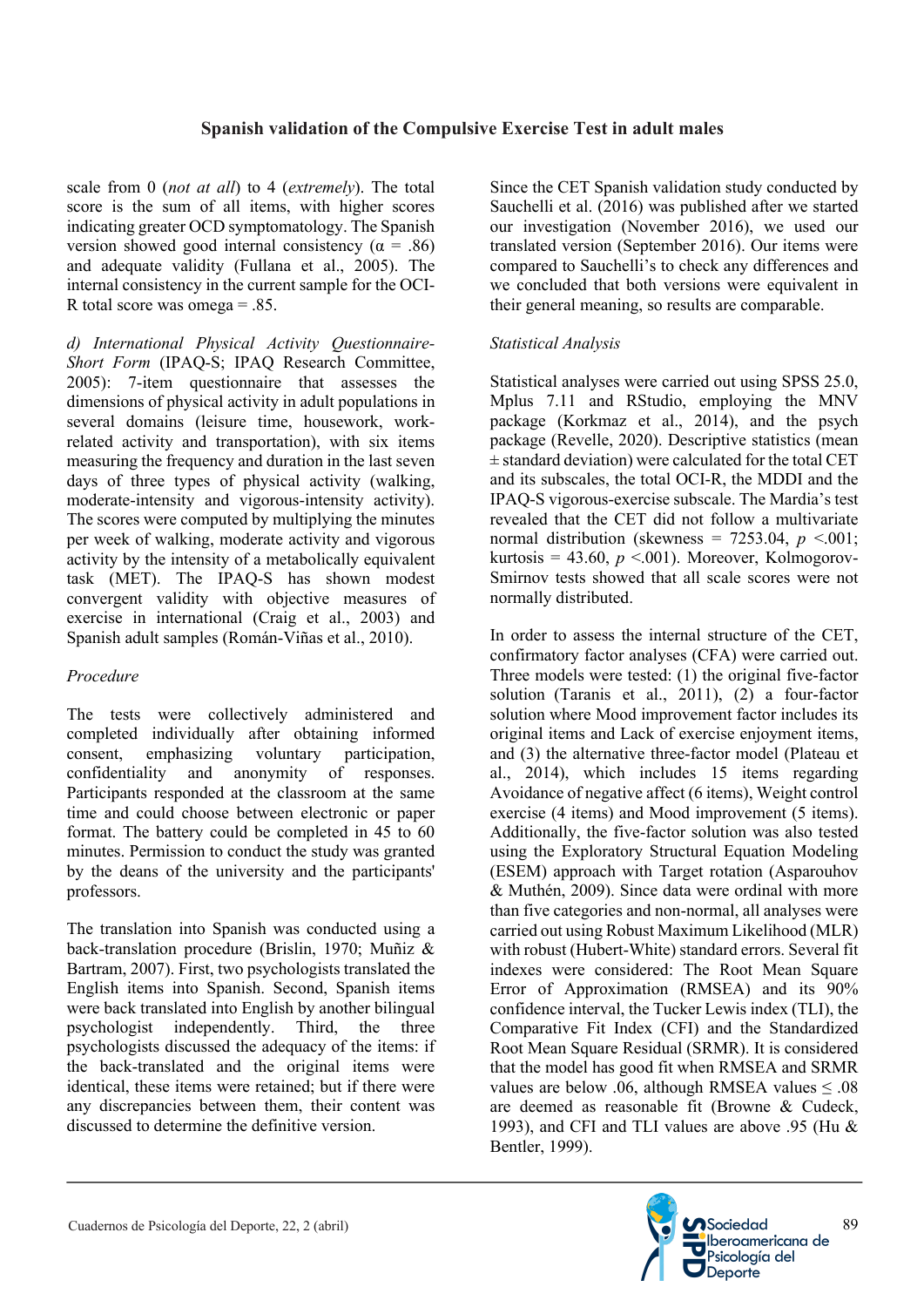The measurement invariance (i.e., the equivalence between non-competitive and competitive exercisers in terms of the factor structure, factor loadings and factor intercepts of the model) of the retained CET factor model (see Figure 1) was tested using multigroup CFA (MG-CFA) and the alignment method (Asparouhov & Muthén, 2014) with MLR estimation. We tested three levels of invariance: (1) configural invariance (i.e., the factor structure is the same in both groups), (2) metric invariance (i.e., factor loadings are equal in both subsamples) and (3) scalar invariance (i.e., item intercepts are equal in both groups) (Horn & McArdle, 1992; Meredith, 1993). In MG-CFA analyses, we considered RMSEA, CFI and TLI indexes to assess the fit of each invariance model, and we used ΔCFI and ΔRMSEA to examine the plausibility of both metric and scalar invariance. With two groups, it is considered that ΔCFI smaller in magnitude than  $-.010$  and  $\triangle$ RMSEA  $\leq .015$  support metric and scalar invariance (Chen, 2007).

The internal consistency for the CET-S and its subscales was evaluated using omega coefficient (McDonald, 1999). In addition, their convergent and concurrent validity were assessed by Spearman correlations with the OCI-R, MDDI and IPAQ-S vigorous-exercise scores.

## *Data availability*

Data associated with the paper is not publicly available but is available from the corresponding author on reasonable request.

## *Compliance with ethical standards*

All procedures in the current study were in accordance with the ethical standards of the institutional research committee (Ethics Committee of the Autonomous University of Madrid, CEI-75-1368) and with the 1964 Helsinki declaration and its later amendments or comparable ethical standards. Informed consent was obtained from all individual participants included in the study, highlighting the voluntary participation, confidentiality and anonymity of the responses.

## **RESULTS**

*Confirmatory factor analysis and exploratory structural equation model*

Fit statistics for each model are presented in Table 1. The five-factor model structure proposed by Taranis et al. (2011) showed poor fit to our data, as our fit indexes were far from recommended cut-off points. Furthermore, this model showed convergence problems, indicating that this model was not adequate. A more thorough investigation showed that two items were problematic: Item 8 ("*I do not exercise to be slim"*) and item 21 ("*I do not enjoy exercising*"). Both items had low inter-item correlations (below .30) and low corrected item-rest correlations ( $r_{8X}^c = .03$ ;  $r_{21X}^c =$ -.06). These items have shown poor performance in other CET validations (e.g., Formby et al., 2014; Plateau et al., 2014; Sauchelli et al., 2016). Thus, they were removed from further analyses.

A five-factor model with 22 items was then tested. This new model was also problematic, with a nonpositive definite latent variable covariance matrix. Several factor correlations were extremely large, above .90 or even 1.00 (the standardized correlation between Lack of exercise enjoyment and Mood improvement was 1.43). Thus, this model was not adequate for our data. Then, we tested the same model using the ESEM approach with Target rotation (Asparouhov & Muthén, 2009), but fit was not adequate. Furthermore, there were several significant zero-target cross-loadings.

Given the previous results for the five-factor model and considering that several modification indexes suggested an overlap between Lack of exercise enjoyment and Mood improvement factors, a fourfactor solution (Avoidance of negative affect, Weight control exercise, Mood improvement and Exercise rigidity) with 22 items was tested, where Mood improvement included 7 items (5 from Mood improvement plus 2 from Lack of exercise enjoyment). However, this model showed also poor fit to our data

Therefore, we tested the three-factor model (Avoidance of negative affect, Weight control exercise and Mood improvement) proposed by Plateau et al. (2014). This model showed the best fit to our data (see Table 1), which could be considered adequate. Thus, this last three-factor model was retained (see Figure 1).

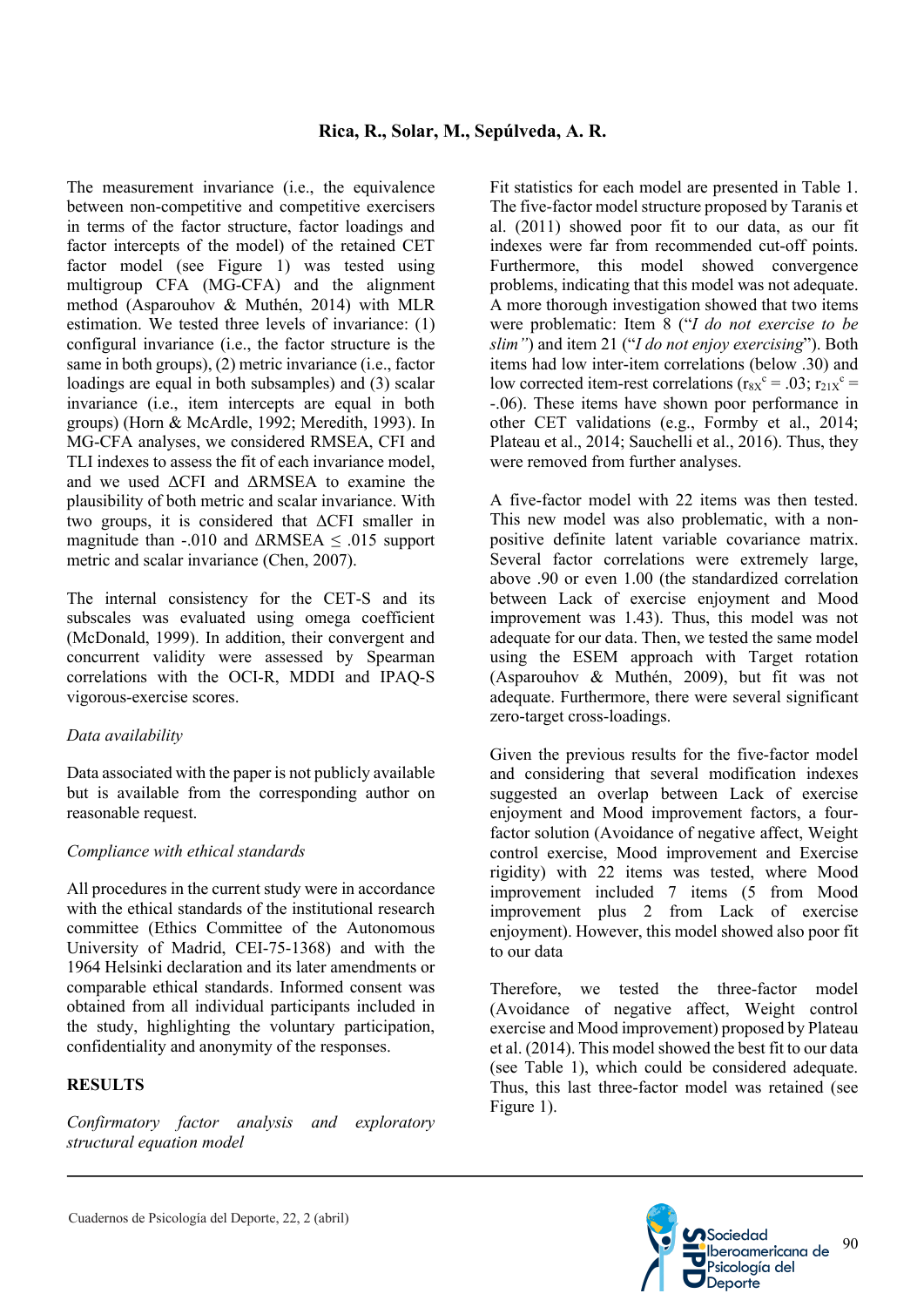| <b>Models</b>                                                             | $\chi^2$<br>(g.l.)   | <i>RMSEA</i><br>$\left[ C.I.; 90\% \right]$ | CFI      | TLI  | <b>SRMR</b> |
|---------------------------------------------------------------------------|----------------------|---------------------------------------------|----------|------|-------------|
| Five-factor<br>model<br>(Taranis et<br>al., 2011;<br>24-items)            | 1204.<br>52<br>(242) | .073<br>[.069; .077]                        | .866     | .847 | .099        |
| Five-factor model (22-items)                                              | matrix               | Not positive                                | definite |      |             |
| Five-factor<br>ESEM<br>$model$ (22-<br>items)                             | 298.7<br>5(63)       | .074<br>[.068; .079]                        | .921     | .861 | .020        |
| Four-factor<br>model $(22-$<br>items)                                     | 1073.<br>80<br>(203) | .076<br>[.071; .080]                        | .872     | .854 | .086        |
| Three factor<br>model<br>(Plateau <i>et</i><br>al., $2014$ ;<br>15-items) | 391.0<br>4 (87)      | .068<br>[.061; .075]                        | .934     | .920 | .059        |

Table 1. Fit index values for the tested models (*n = 750*).



Figure 1. Retained factor model (three-factor 15-item) for the Compulsive Exercise Test (CET) in Spanish males  $(n = 750)$ .

#### *Measurement invariance*

Although the three-factor model of 15-items appeared to be adequate for the total sample, Plateau et al. (2014) proposed this model only for competitive athlete populations. Since our sample included both non-competitive and competitive exercisers, we first tested independently the internal structure of the CET

in the two subsamples, to examine if the same factor structure was supported for both groups. Only the three-factor model with 15 items was tested (see Table 2).

| Subsample                                          | $\gamma^2$<br>$(g.l.)$ $[C.I.;$ | <i>RMSEA</i><br>90%] | CFI. | TLI  | <b>SRMR</b> |
|----------------------------------------------------|---------------------------------|----------------------|------|------|-------------|
| Non-<br>competitive<br>exercisers $(n)$<br>$= 504$ | 332.8<br>1(87)                  | .075<br>[.066; .083] | .922 | .906 | .068        |
| Competitive<br>exercisers $(n$<br>$= 246$          | 178.8<br>5(87)                  | .066<br>[.052; .079] | .936 | .923 | .063        |

Table 2. Fit index values for the three-factor model of CET.

The reduced three-factor model showed an acceptable fit in both non-competitive and competitive exercisers. Thus, we next examined the measurement invariance of this model using MG-CFA and testing configural, metric, and scalar invariance (see Table 3). The configural invariance model showed adequate fit to our data, supporting the configural invariance of the three-factor 15-item CET. The fit of the metric and scalar invariance models was also adequate. Furthermore, the ΔCFI and ΔRMSEA values were below the recommended cut-off points in both cases. Thus, scalar invariance for the CET retained model was supported for the male university sample.

| Level of<br>measurement<br>invariance | $\chi^2$ (g.l.) | <b>RMS</b><br>EA | CF                                               | TL<br>I         | AC<br>FI         | <i>ARMS</i><br>EA |
|---------------------------------------|-----------------|------------------|--------------------------------------------------|-----------------|------------------|-------------------|
| Configural<br>invariance              | 521.79<br>(174) | .072             | $.92$ $.91$<br>6 1                               |                 |                  |                   |
| Metric<br>invariance                  | 548.07<br>(186) | .072             | $\begin{matrix} .92 & .91 \\ 3 & 3 \end{matrix}$ |                 | $\frac{-.00}{3}$ |                   |
| Scalar<br>invariance                  | 597.69<br>(198) | .073             | $\frac{.91}{5}$                                  | .91<br>$\theta$ | $-0.00$          | .001              |

Table 3. Fit indexes for measurement invariance models of CET with 15-items.

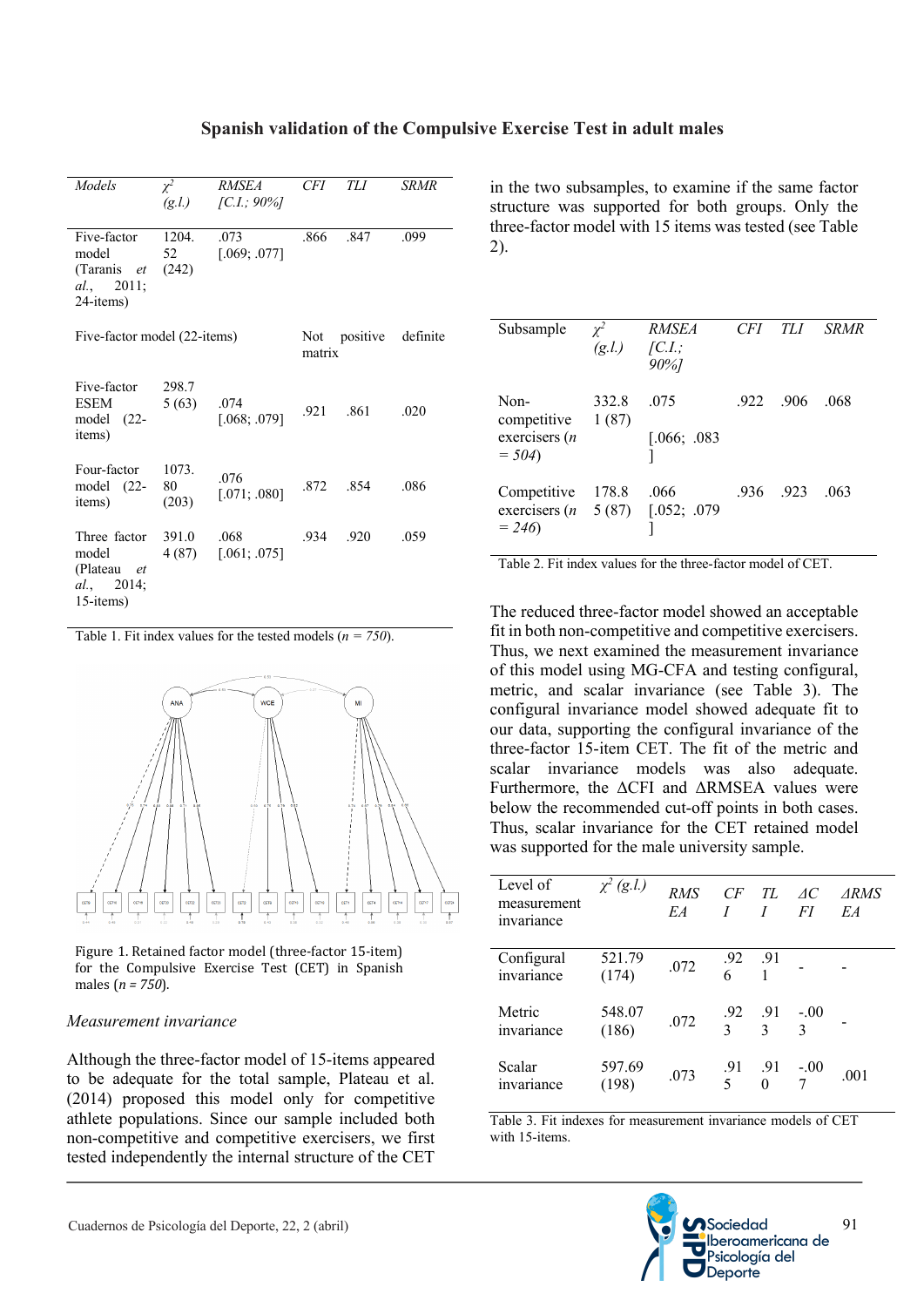## **Rica, R., Solar, M., Sepúlveda, A. R.**

Additionally, we carried out the alignment method to examine if there were some loadings or intercepts of particular items that were non-invariant between both groups. We initially used a FREE approach, but this analysis provided a standard error warning, so we used a FIXED approach (Asparouhov & Muthén, 2014), with the non-competitive exercisers as the reference group. Results from this analysis showed that only the intercept of item 2 (*I exercise to improve my appearance*) was non-invariant, which had the higher absolute fit function contribution. All remaining parameters (loadings and intercepts) were deemed as invariant, further supporting the measurement invariance of the CET in our sample.

#### *Descriptive statistics, internal consistency, convergent, and concurrent validity*

Means, standard deviations and internal consistency for all measures, as well as correlations among all evaluated variables, are presented in Table 4. The CET-S and its subscales showed good to excellent internal consistency, with omega coefficient values above .80.

Regarding the convergent validity, the total CET-S score showed moderate significant correlations with the vigorous physical activity scale of the IPAQ-S. This was also the case for the ANA and the MI subscale. The WCE subscale showed significant but low correlations with those scores.

Regarding the concurrent validity, there was a positive low significant correlation between the OCI-R and the CET-S scores. On the other hand, the MDDI total score showed positive low to moderate significant correlation with the CET-S and its subscales. There were also positive moderate to high correlations between the MDDI-FI subscale and the CET-S, especially with the ANA subscale and the total CET-S score. There was also a moderate positive correlation between the WCE subscale and the MDDI-AI subscale. The MDDI-DFS subscale showed low significant correlations with the CET-S.

| Table 4. Means (standard deviations), internal consistency and correlations among variables of CET-S with 15-items. |  |  |
|---------------------------------------------------------------------------------------------------------------------|--|--|
|---------------------------------------------------------------------------------------------------------------------|--|--|

|                | Mean (SD)         | 1.  | 2.      | 3.      | 4.      | 5.       | 6.      | 7.      | 8.      | 9.      | 10.         | 11.     |
|----------------|-------------------|-----|---------|---------|---------|----------|---------|---------|---------|---------|-------------|---------|
| 1. CET-S: ANA  | 1.49(1.24)        | .91 | $.50**$ | $.49**$ | $.89**$ | $.26**$  | $.12**$ | $.63**$ | $.48**$ | $.25**$ | $.42**$     | $.16**$ |
| 2. CET-S: WCE  | 1.81(1.26)        |     | .82     | $.25**$ | $.70**$ | $.18**$  | $.43**$ | $.33**$ | $.38**$ | $.25**$ | $.16**$     | $.37**$ |
| 3. CET-S: MI   | 3.54(1.14)        |     |         | .85     | $.71**$ | $.11***$ | $-.01$  | $.43**$ | $.26**$ | $.13**$ | $.36**$     | $.15**$ |
| 4. CET-S total | 2.26(0.96)        |     |         |         | .89     | $.24**$  | $.21**$ | $.62**$ | $.49**$ | $.28**$ | $.40**$     | $.26**$ |
| 5. MDDI-DFS    | 9.73(4.13)        |     |         |         |         | .86      | $.21**$ | $.33**$ | $.81**$ | $.30**$ | $.14**$     | $-14**$ |
| 6. MDDI-AI     | 5.77(2.66)        |     |         |         |         |          | .82     | $.13**$ | $.47**$ | $.27**$ | $-12**$     | $.33**$ |
| 7. MDDI-FI     | 6.47(3.43)        |     |         |         |         |          |         | .85     | $.68**$ | $.24**$ | $.44**$     | $.17**$ |
| 8. MDDI total  | 21.97 (7.31)      |     |         |         |         |          |         |         | .83     | $.38**$ | $.24**$     | $.09*$  |
| 9. OCI-R       | 14.16 (9.00)      |     |         |         |         |          |         |         |         | .85     | .01         | $-.01$  |
| 10. IPAQ-S: VA | 2510.82 (4452.57) |     |         |         |         |          |         |         |         |         | <b>N.A.</b> | $.10**$ |
| 11. BMI        | 22.44 (2.85)      |     |         |         |         |          |         |         |         |         |             | N.A.    |

Notes: Omega coefficients are presented along the diagonal in bold. CET=Compulsive Exercise Test; ANA=Avoidance of Negative Affect; WCE=Weight Control Exercise; MI=Mood Improvement; MDDI = Muscle Dysmorphia Disorder Inventory;  $DFS = Drive$  for Size;  $AI =$  Appearance Intolerance;  $FI =$  Functional Impairment; OCI-R = Obsessive Compulsive Inventory Revised; IPAQ-S = International Physical Activity Questionnaire-Short Form; VA = Vigorous physical activity; BMI = Body Max Index. N.A.= Not Applied. \**p*<.05 \*\**p*<.01.

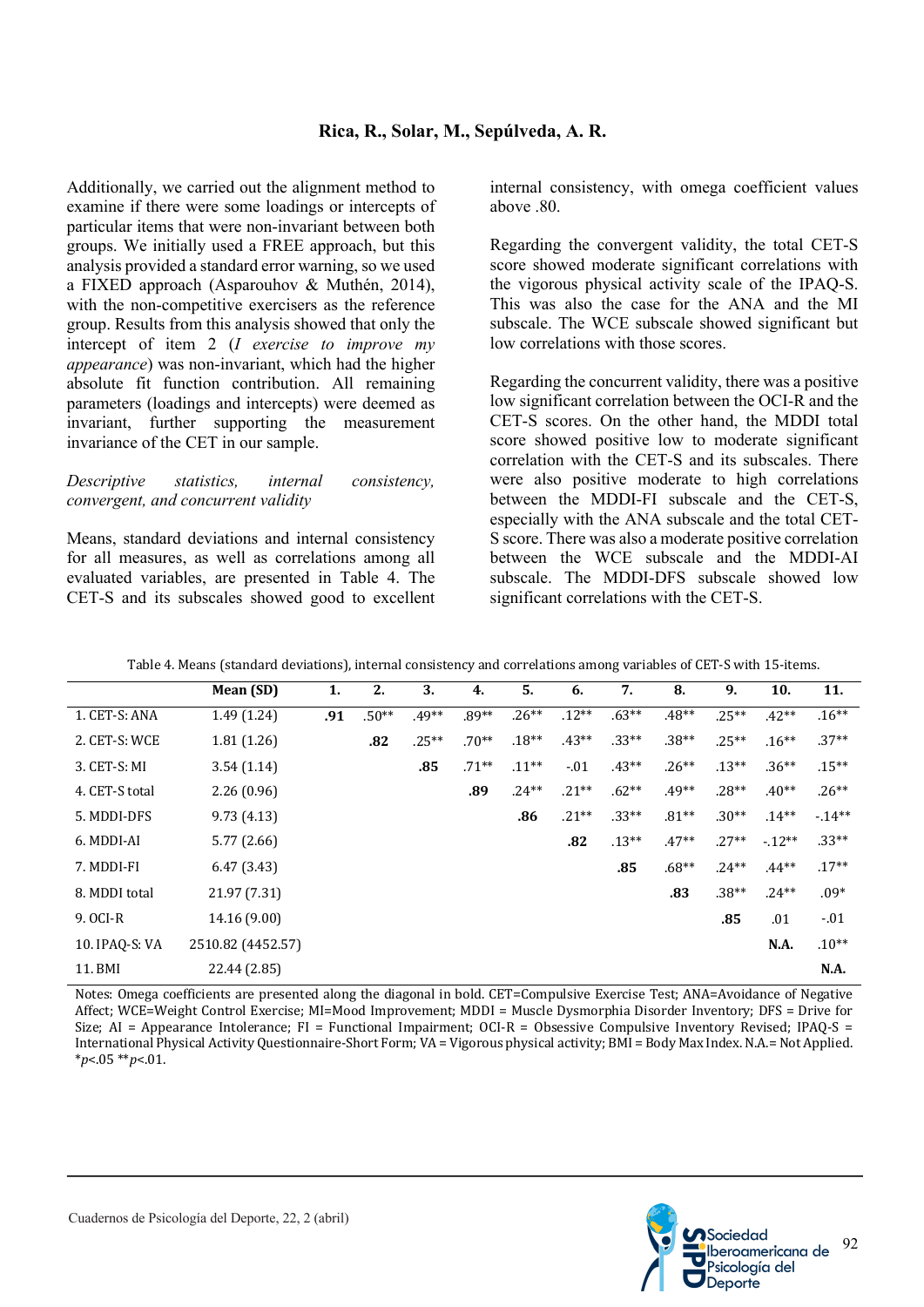#### **DISCUSSION**

Our study aimed to examine the psychometric properties of the CET in a sample of Spanish male university students. To do so, we assessed its factor structure, measurement invariance, reliability and convergent and concurrent validity with obsessivecompulsiveness, MD symptomatology and exercise frequency and duration. We hypothesized that the original five-factor solution would be supported, the scale would not be invariant, and that the CET would show good reliability and convergent and concurrent validity.

Regarding the CET factor structure, CFA performed in our sample did not support the original five-factor model proposed by Taranis et al. (2011) and supported by Sauchelli et al. (2016) in Spain. On the contrary, the data showed adequate fit for the three-factor model suggested by Plateau et al. (2014), indicating the multidimensional nature of physical exercise. Although the development and validation study by Taranis et al. (2011) was carried out in a community sample of physically active women, the conceptualization of the test was carried out with specialists and ED patients, as well as in the majority of the sample (men  $= 57, 20.3\%$ ) used by Sauchelli et al. (2016). Therefore, the theoretical development of CET from a female-centered viewpoint of ED may cause discrepancies when applied to men, as has happened in body dissatisfaction questionnaires (Compte & Sepúlveda, 2014). In men, rule-driven behavior, exercise rigidity and lack of exercise enjoyment components are not aspects that influence the maintenance of compulsive exercise, unlike the avoidance of negative affect, weight loss control exercise and mood improvement. Unlike women, men show the so-called "feeling and talking taboo", particularly if they are related to their body image, and being more likely to use potentially risk behaviors as an emotional regulation strategy (Pope et al., 2000). Male body dissatisfaction is mainly oriented to increasing muscle mass and leads to risky behaviors related to diet and physical exercise (Murray et al., 2012; Orrit, 2019), a central feature of MD and absent in ED of female predominance.

The invariance analysis performed did not support our initial hypothesis. The three-factor model of Plateau et al. (2014) was proposed for competing athletes. However, in our sample, the CET shows invariance,

both from a traditional approach (MGCFA) and from the recent alignment optimization approach (Asparouhov & Muthén, 2014), between the groups of competing and non-competing students. The fact that both techniques pointed in the same direction supports the robustness of the CET-S items and structure in males. Sauchelli et al. (2016) also performed an invariance analysis between men and women; however, its subsample of 57 men was very scarce to carry out this type of analysis, which affects the stability of the results.

To date, psychometric properties of the CET have not been assessed in such a large sample of males in any country or language*.* These results support the use of the CET in a generalized way in the population of adult males regardless of their sports level, extending the use of the short version proposed by Plateau et al. (2014). Nevertheless, differences in the factorial structure of the CET between men and women reflect the sensitivity of the scale to gender bias, suggesting a flexible application with a reduced 15-item version for men and the original 24-item for women.

The omega coefficient better fits the nature of our data, so the comparison with Cronbach's alpha reliability indices from previous studies is limited. In any case, for our sample of university male students, the internal consistency of the CET-S was good, making it a reliable instrument (range:  $\omega$  = .82 to .91).

Even though the CET-S implicitly carries a dimension of compulsivity, its relationship with the obsessive dimension in our sample, although significant, is limited. On the contrary, in line with the research hypothesis, an intense relationship is observed between the level of compulsive exercise and the symptoms of MD. The amount of compulsive exercise and its use to avoid negative emotional states generates higher levels of functional impairment in the person's life and increases the risk of developing serious disorders such as MD.

On the other hand, the relationship between CET-S and drive for size is limited despite its statistical significance. The search for greater muscle volume is obtained through the continuous practice of strength exercise, but, above all, through dietary alterations (e.g., increased amount of proteins) or supplement use. In this sense, the link between compulsive exercise and dietary alterations has been accredited in the

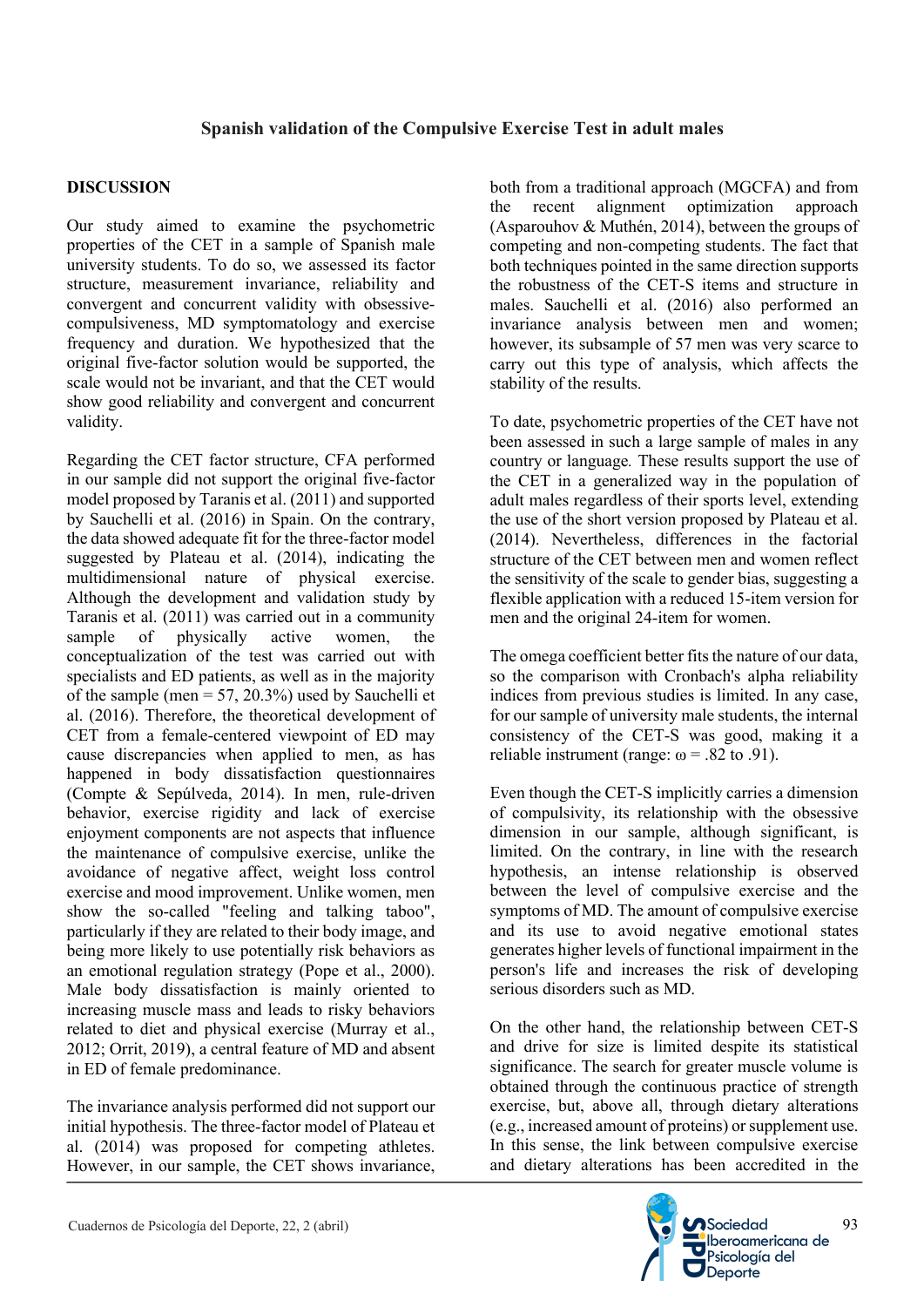literature, to the point that the development of CET occurs in the context of ED (Taranis et al., 2011). However, its association with the dimensions of MD is limited, since the weight-oriented CET items refer to the fear of gaining weight and/or becoming thinner, without reference to bulking. Although MD is currently within the obsessive-compulsive disorder spectrum, this classification is not without criticism within the scientific community, which claims for its inclusion within the spectrum of an ED (Compte et al., 2019; Compte et al., 2018; Compte & Sepúlveda, 2014; Murray et al., 2012). Data on the high relationship between CET-S and MD symptoms, on the one hand, and the low relationship with the obsessive spectrum, on the other, support this view.

In line with the research hypothesis, there is a relationship between the CET-S and its different subscales, and the amount of vigorous physical activity done by the male students, mainly with those subscales that explore the positive and negative emotional reinforcement of physical activity. In contrast, the relationship between the amount of vigorous physical activity with the weight control exercise subscale of the CET has a lower effect size. As mentioned above, the content of the CET was designed on the area of ED with mostly female populations in which the drive for thinness is a central aspect. However, the results suggest that in males, aspects related to emotional regulation play a more important role in intense physical activity than weight control in the terms referred to in the CET. In particular, the guilt or discomfort at the possibility of not complying with the exercise routine.

BMI is also found to be positively related to the different subscales of the CET. However, it is the weight control exercise subscale that shows a larger effect size. BMI is a parameter related to dimensions of body dissatisfaction such as compulsive exercise, ED, or MD. However, it is sometimes only reported as a description of participants and no analyses are performed on the validation studies (Taranis et al., 2011; Sauchelli et al., 2016). Males also present a dislike of body fat and overweight, although they may want to obtain pathological levels of weight associated with muscle volume (Compte et al., 2018; Gorbeña et al., 2021). The CET as an instrument would be limited in capturing these muscle-seeking aspects, which are frequent in the male population.

#### *Limitations and future research*

This study has several limitations. First, the measures included in the study are self-report questionnaires and they could be influenced by bias such as social desirability and recall bias, amongst others (Paulhus & Vazire, 2007). Specifically, it has been noted that IPAQ respondents could report greater amounts of exercise or mistake different intensity levels of physical activity (Román-Viñas et al., 2010). Thus, future research should include objective measures of exercise, such as accelerometers, to examine if the results are replicated. Second, CET was developed to be used in the context of ED, where women are more affected than men. It is known that women are more preoccupied with weight-loss, whereas men are more preoccupied with muscle gain (Murray et al., 2012). Thus, weight control exercise items are not related to muscle gain, but that desire to lose weight. Considering that all participants were male students, this fact could have affected our results, and it should be considered in future research to explore MD symptoms related to eating behavior or use of ergogenic substances. Fourth, our sample was composed of university students, which limits the generalizability of the results. Investigations in middle-aged men, men with ED will be useful in the future. Finally, this study was cross-sectional, so we cannot establish causality. Longitudinal studies should be carried out in the future to elucidate these causal relationships.

#### **CONCLUSIONS**

In summary, the Spanish three-factor-15-item version of the CET validated in male university students has good psychometric properties in male populations, as it is a valid and reliable compulsive exercise selfreport questionnaire. Thus, the CET-S could be used as a screening measure of compulsive exercise, and it could help examine its prevalence and maintenance factors in male populations. However, more research is necessary to support the findings from this study and to understand the development and maintenance factors of excessive exercise in male populations.

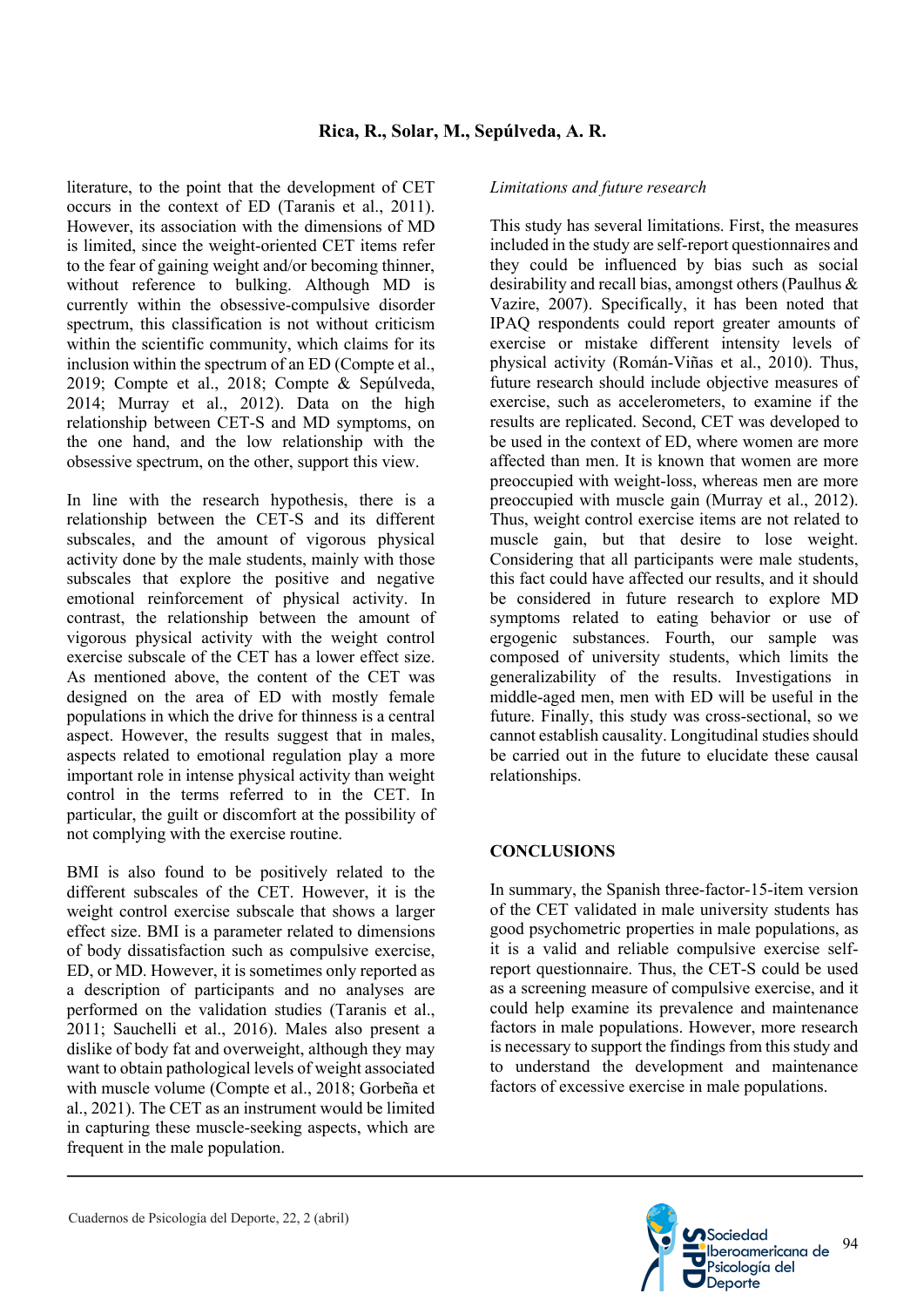## **IMPLICATIONS FOR PRACTICE**

Re-examining the psychometric properties of measures designed and used mostly in female populations is relevant for both research and clinical treatment in order to avoid possible gender biases when applied to males. The original factorial structure of the questionnaire does not fit the reality of men and may underestimate the presence of compulsive exercise in this population when using the 24 items, five-factor version of the CET as a screening instrument. The proposal of a generalized use of the short three-factor version of the CET with only 15 items, regardless of sport level, provides to clinical professionals and researchers a tool that can be easily applied to explore compulsive exercise in Spanishspeaking men. Compulsive exercise is strongly related to the symptomatology of serious pathologies such as Muscle Dysmorphia, more prevalent in men. The use of CET as a screening instrument can be useful, along with other instruments, to detect symptoms of Muscle Dysmorphia among male populations, including sportsmen.

#### **Funding**

This research did not receive any specific grant from funding public or private agencies.

#### **Conflicts of interest**

The authors certify that there is no conflict of interest with any financial organization regarding the material discussed in the manuscript.

#### **Authors contribution**

**Robin Rica**: Investigation, Visualization, Project administration, Writing-Original Draft.

**María Solar:** Formal analysis, Results Writing original Draft.

**Ana R. Sepúlveda**: Conceptualization, Methodology, Supervision, Writing-Review & Editing

All authors read and approved the final version of the manuscript and they have agreed to authorship in the indicated order.

#### **Acknowledgements**

We express our gratitude to the Vice-Rector of Students, Dean and Vice-Dean of Students of each School at the Autonomous University of Madrid during 2016 to 2018. We would also like to thank the Vide-Dean of Students (P. Benito) of the School of

Sciences for Physical Activity and Sport (INEF) and his Technical Assistant (J. Butragueño) from the Polytechnic University of Madrid; and also, the teachers of each School who collaborated with the recruitment as well as the students who participated in this study. Finally, we would like to acknowledge, D. Schaarschmidt for her help with the back translation, and S. Foguet and A. Moreno for their involvement in the recruitment and data collection process.

## **REFERENCES**

- 1. Almeida Pereira, F. S., Passos, M. A., Pesca, A. D., & Cruz, R. M. (2020). Coping Measurement in the Sports Context: A Systematic Review. *Revista de Psicología del Deporte(Journal of Sport Psychology)*, *29*, 2, 35-46. https://www.rpdonline.com/index.php/rpd/article/view/21
- 2. Asparouhov, T., & Muthén, B. (2009). Exploratory structural equation modeling. *Structural Equation Modeling: A Multidisciplinary Journal,* 16(3), 397- 438. https://doi.org/10.1080/10705510903008204
- 3. Asparouhov, T., & Muthén, B. (2014). Multiplegroup factor analysis alignment. *Structural Equation Modeling: A Multidisciplinary Journal,* 21, 495-508. https://doi.org/10.1080/10705511.2014.919210.

4. Atienza, F., Appleton, P., Hall, H. K., Castillo

- Fernández, I., & Balaguer Solá, I. (2020). Validation of the Spanish version of multidimensional inventory of perfectionism in young athletes: Validation of the Spanish MIPS. Cuadernos de Psicología del Deporte, 20(1), 118- 129. https://doi.org/10.6018/cpd.397951
- 5. Brislin, R. W. (1970). Back-translation for crosscultural research. *Journal of Cross-Cultural Psychology,* 1, 185-216. https://doi.org/10.1177/135910457000100301.
- 6. Browne, M. W. & Cudeck, R. (1993). Alternative ways of assessing model fit. In K. A. Bollen & J. S. Long (Eds.). *Testing structural equation models* (pp. 136- 162). Newbury Park, CA: Sage.
- 7. Chen, F. F. (2007). Sensitivity of goodness of fit indexes to lack of measurement invariance. *Structural Equation Modeling: A Multidisciplinary Journal,* 14, 464-504. https://doi.org/10.1080/10705510701301834.
- 8. Compte, E.J., & Sepúlveda, A.R. (2014). Muscle dysmorphia: Historical review and updates in its diagnostic, assessment and treatment. *Behavioral Psychology/Psicologia Conductual,* 22, 307-326.

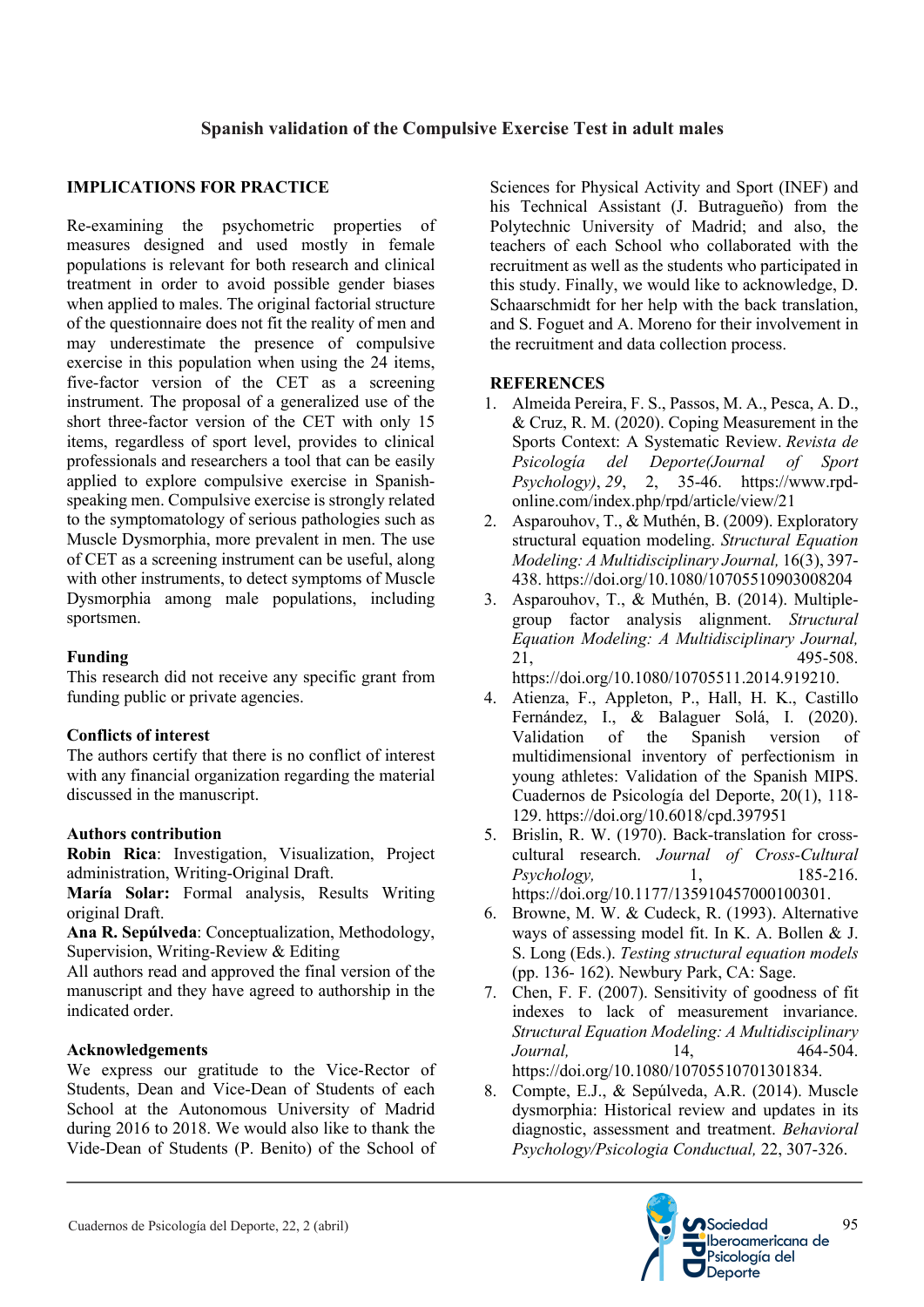- 9. Compte, E.J., Nagata, J.M., Sepúlveda, A.R., Rivas, A., Sbdar, L.S., Menga, S., Rica, R., Torrente, F., Murray, S.B. (2019). Assessment and validation of a Spanish version of the Muscle Dysmorphia Disorder Inventory in Argentinian men who exercise: Inventario de Dismorfia Muscular. *Body Image,* 31, 24-34.
- 10. Compte, E.J., Sepúlveda, A.R., & Torrente, F. (2018). Approximations to an integrated model of eating disorders and muscle dysmorphia among university male students in Argentina. *Men and Masculinities,* 1097184X17753039. http://dx.doi.org/10.1177/1097184X17753039.
- 11. Craig, C. L., Marshall, A. L., Sjorstrom, M., Bauman, A. E., Booth, M. L., Ainsworth, B. E., Pratt, M., Ekelund, U., Yngve, A., Sallis, J. F., & Oja, P., (2003). International physical activity questionnaire: 12-country reliability and validity. *Medicine & Science in Sports & Exercise*, 35 (8), 1381-1395.

https://doi.org/10.1249/01.MSS.0000078924.6145 3.FB.

- 12. Cunningham, H. E., Pearman III, S., & Brewerton, T. D. (2016). Conceptualizing primary and secondary pathological exercise using available measures of excessive exercise. *International Journal of Eating Disorders,* 49, 778-792. https://doi.org/10.1002/eat.22551.
- 13. Formby, P., Watson, H. J., Hilyard, A., Martin, K., & Egan, S. J. (2014). Psychometric properties of the Compulsive Exercise Test in an adolescent eating disorder population. *Eating Behaviors Journal,* 15, 555-557. https://doi.org/10.1016/j.eatbeh.2014.08.013.
- 14. Freire, G. L. M., Fortes, L. de S., Moreira, J. A. G. L. F., Alves, J. F. N., Souza, M. F., & Nascimento Junior, J. R. A. (2021). La frecuencia de entrenamiento semanal como factor asociado a la dependencia del ejercicio en atletas recreativos. *Cuadernos de Psicología del Deporte,* 21, 2, 1-12. https://doi.org/10.6018/cpd.427221
- 15. Fullana, M. A., Tortella-Feliu, M., Caseras, X., Andión, Ó., Torrubia, R., & Mataix-Cols, D. (2005). Psychometric properties of the Spanish version of the Obsessive–Compulsive Inventory-Revised in a non-clinical sample. *Journal of Anxiety Disorders,* 19, 893-903. https://doi.org/10.1016/j.janxdis.2004.10.004.
- 16. Goodwin, H., Haycraft, E., Taranis, L., & Meyer, C. (2011). Psychometric evaluation of the

compulsive exercise test (CET) in an adolescent population: links with eating psychopathology. *European Eating Disorders Review,* 19, 269-279. https://doi.org/10.1002/erv.1109.

- 17. Gorbeña, S., Govillard, L., & Iraurgi, I. (2021). A taxonomy of groups at risk based on reported and desired body mass index and its relationships with health. *Psychology, Health & Medicine*, 26, 49-61. https://doi.org/10.1080/13548506.2021.1966699.
- 18. Gorrell, S., Nagata, J. M., Hill, K. B., Carlson, J. L., Shain, A. F., Wilson, J., Timko, C. A., Lock, J., & Peebles, R. (2019). Eating behavior and reasons for exercise among competitive collegiate male athletes. *Eating and Weight Disorders-Studies on Anorexia, Bulimia and Obesity,* 1-9. https://doi.org/10.1007/s40519-019-00819-0.
- 19. Gulker, M. G., Laskis, T. A., & Kuba, S. A. (2001). Do excessive exercisers have a higher rate of obsessive-compulsive symptomatology? *Psychology, Health & Medicine,* 6(4), 387-398. https://doi.org/10.1080/13548500126535.
- 20. Hildebrandt, T., Langenbucher, J., & Schlundt, D. G. (2004). Muscularity concerns among men: Development of attitudinal and perceptual measures. *Body Image*, *1*(2), 169-181. https://doi.org/10.1016/j.bodyim.2004.01.001
- 21. Horn, J. L. & McArdle, J. J. (1992). A practical and theoretical guide to measurement invariance in aging research. *Experimental Aging Research: An International Journal Devoted to the Scientific Study of the Aging Process,* 18, 117-144. https://doi.org/ 10.1080/03610739208253916.
- 22. Hu, L. & Bentler, P. M. (1999). Cutoff criteria for fit indexes in covariance structure analysis: Conventional criteria versus new alternatives. *Structural Equation Modelling,* 6, 1-55. http://dx.doi.org/10.1080/10705519909540118.
- 23. IPAQ Research Committee. (2005). Guidelines for data processing and analysis of the International Physical Activity Questionnaire (IPAQ)–short and long forms.
- 24. Korkmaz, S., Goksuluk, D., & Zararsiz G.M.V.N. (2014). An R Package for Assessing Multivariate Normality. *The R Journal,* 6,151-162.
- 25. Lee, P. H., Macfarlane, D. J., Lam, T. H., & Stewart, S. M. (2011). Validity of the international physical activity questionnaire short form (IPAQ-SF): A systematic review. *International Journal of Behavioral Nutrition and Physical Activity,* 8(1), 115. https://doi.org/10.1186/1479-5868-8-115.

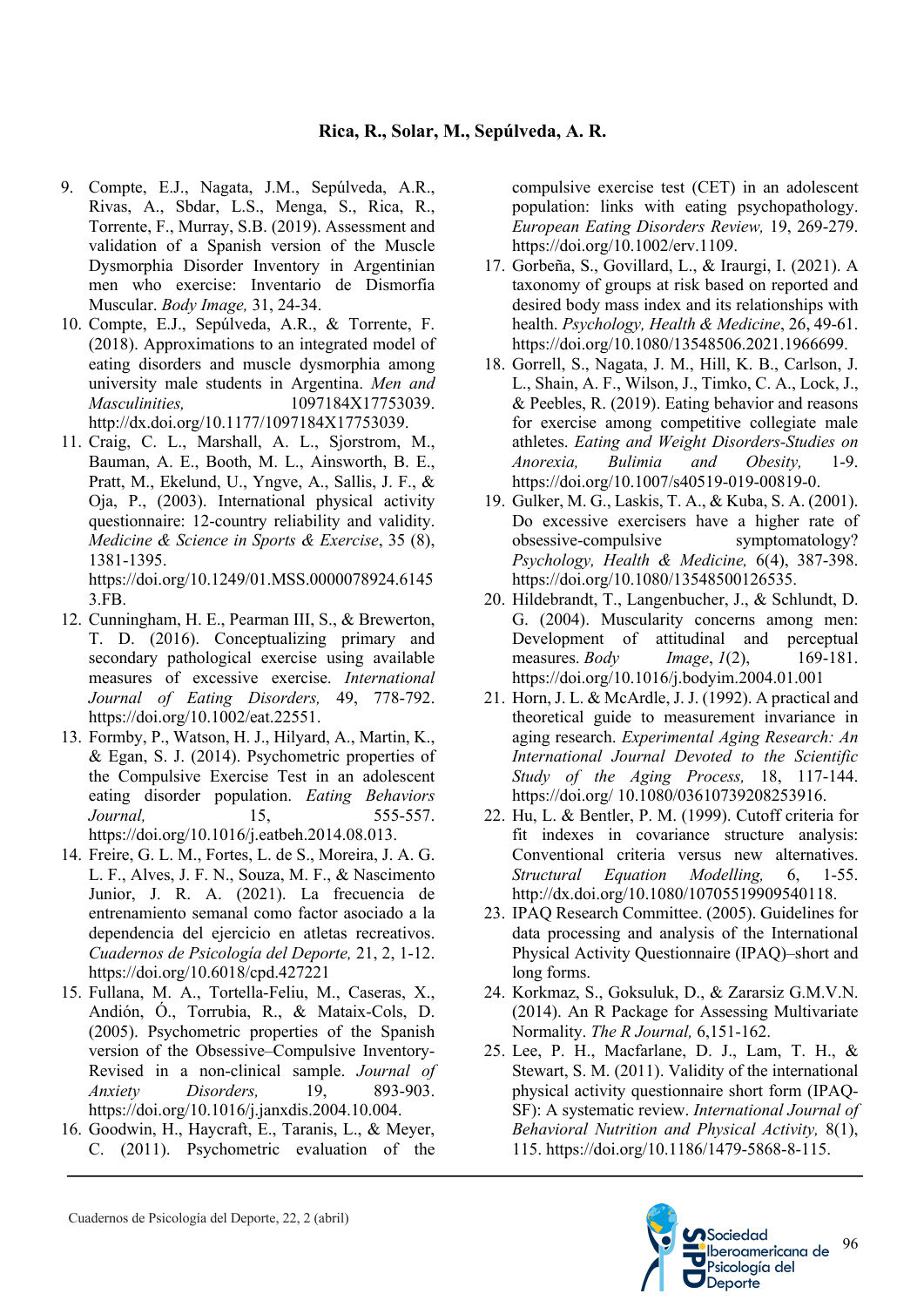- 26. McDonald, R. P. (1999). Test theory: A unified treatment. L. Erlbaum Associates.
- 27. Melissa, R., Lama, M., Laurence, K., Sylvie, B., Jeanne, D., Odile, V., & Nathalie, G. (2020). Physical Activity in Eating Disorders: A Systematic Review. *Nutrients,* 12, 183. https://doi.org/10.3390/nu12010183.
- 28. Menczel, Z., Griffiths, M.D., Vingender, I., Eisinger, A., Farkas, J., Magi, A., Mervó, B., Kökönyei, G., & Demetrovics, Z. (2017). Exercise dependence in amateur competitors and noncompetitor recreational exercisers. *International Journal of Mental Health and Addiction,* 15, 580- 587. https://doi.org/10.1007/s11469-016-9661-7.
- 29. Meredith, W. (1993). Measurement invariance, factor analysis and factorial invariance. *Psychometrika*, 58(4), 525-543. https://doi.org/10.1007/BF02294825.
- 30. Meyer, C., Plateau, C. R., Taranis, L., Brewin, N., Wales, J., & Arcelus, J. (2016). The Compulsive Exercise Test: confirmatory factor analysis and links with eating psychopathology among women with clinical eating disorders. *Journal of Eating Disorders,* 4(1), 22. https://doi.org/10.1186/s40337-016-0113-3.
- 31. Meyer, C., Taranis, L., Goodwin, H., & Haycraft, E. (2011). Compulsive exercise and eating disorders. *European Eating Disorders Review,* 19(3), 174-189. https://doi.org/10.1002/erv.1122.
- 32. Muñiz, J., & Bartram, D. (2007). Improving international tests and testing. *European Psychol.*  12, 206-219. https://doi.org/10.1027/1016- 9040.12.3.206.
- 33. Murray, S. B., Rieger, E., Hildebrandt, T., Karlov, L., Russell, J., Boon, E., ... & Touyz, S. W. (2012). A comparison of eating, exercise, shape, and weight related symptomatology in males with muscle dysmorphia and anorexia nervosa. *Body Image.* 9, 193-200. https://doi.org/10.1016/j.bodyim.2012.01.008.
- 34. Naylor, H., Mountford, V., & Brown, G. (2011). Beliefs about excessive exercise in eating disorders: the role of obsessions and compulsions. *European Eating Disorders Review,* 19(3), 226- 236. https://doi.org/10.1002/erv.1110.
- 35. Nogueira A., Salguero del Valle, A. & Márquez, S. (2017). Adicción a correr: una revisión desde sus inicios hasta la actualidad. *Revista de Psicología Aplicada al Deporte y al Ejercicio Físico*, 1, e6, 1- 22. https://doi.org/10.5093/rpadef2017a1
- 36. Nunnally, J. (1978). Psychometric Theory (2nd ed.). New York, NY: McGraw-Hill.
- 37. Olave, L., Estévez, A., Momeñe, J., Muñoz-Navarro, R., Gómez-Romero, M. J., Boticario, M. J., & Iruarrizaga, I. (2021). Exercise addiction and muscle dysmorphia: the role of emotional dependence and attachment. *Frontiers in Psychology,* 12, 681808. https://doi.org/10.3389/fpsyg.2021.681808
- 38. Orrit, G. (2019). Muscle Dysmorphia: Predictive and protective factors in adolescents. *Cuadernos de Psicología del Deporte*, *19*, 3, 1-11. https://doi.org/10.6018/cpd.347981
- 39. Paulhus, D. L., & Vazire, S. (2007). The self-report method. In Robins, R. W., Fraley, R. C., & Krueger, R. F. (Eds.). Handbook of research methods in personality psychology (pp. 224-239). New York: Guilford.
- 40. Piercy K. L., Troiano R. P., Ballard R. M., Carlson, S. A., Fulton, J. E., Galuska, D. A., George, S. M., & Olson, R. D. (2018). The Physical Activity Guidelines for Americans. Journal of American Medical Association, 320(19), 2020- 2028.https://doi.org/10.1001/jama.2018.14854.
- 41. Plateau, C. R., Shanmugam, V., Duckham, R. L., Goodwin, H., Jowett, S., Brooke-Wavell, K. S., Laybourne, A., Arcelus, J. & Meyer, C. (2014). Use of the Compulsive Exercise Test with athletes: norms and links with eating psychopathology. *Journal of Applied Sport Psychology,* 26(3), 287- 301.

https://doi.org/10.1080/10413200.2013.867911.

42. Pons, J., Ramis, Y., Viladrich, C., & Checa, I. (2020). Anxiety Levels and Coping Styles Depending On the Perceptual-Motor Skills of the Sport. *Revista De Psicología Del Deporte (Journal of Sport Psychology)*, *29*(2), 105-115. https://www.rpd-

online.com/index.php/rpd/article/view/19 43. Pope, H., Phillips, K. A., & Olivardia, R. (2000).

- The Adonis complex: The secret crisis of male body obsession. New York: Simon and Schuster.
- 44. Reiner, M., Niermann, C., Jekauc, D., & Woll, A. (2013). Long-term health benefits of physical activity – a systematic review of longitudinal studies. *BMC Public Health,* 13(1), 813. https://doi.org/10.1186/1471-2458-13-813.
- 45. Revelle, W. (2020). psych: Procedures for Psychological, Psychometric, and Personality Research. Northwestern University, Evanston,